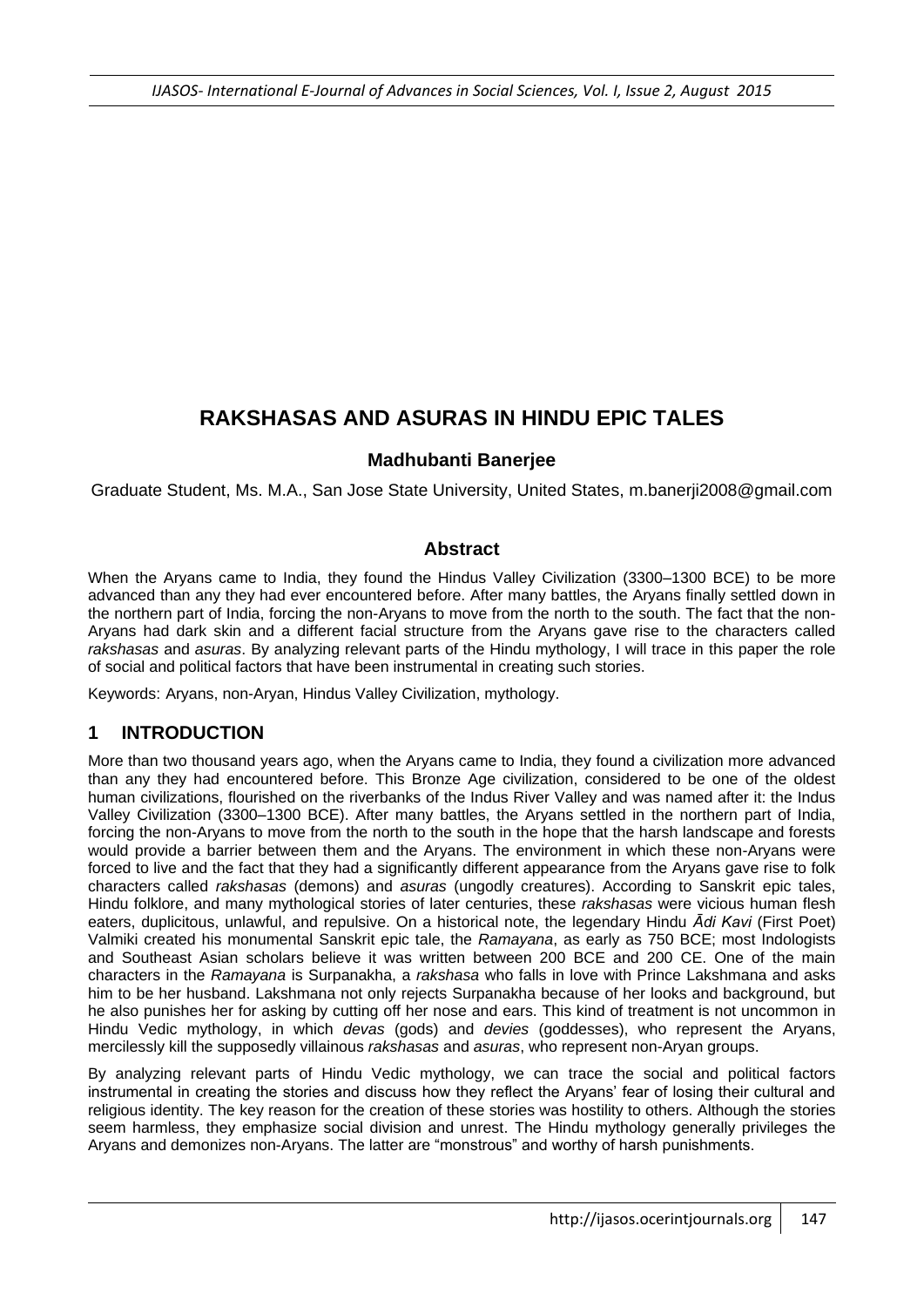#### **2 BODY OF ARGUMENT**

To understand Hindu Vedic mythology, it is important to understand the Hindu religion and how it affected politics, society, and culture. Before the Aryans arrived, the original inhabitants of India were the Mundas and Dravidas, who established the highly developed Indus Valley urban cultures of Harappa, Mohenjo-Daro, Dar-Mohenjo-Daro, and Lothal between 2800 and 1300 BCE (Michaels, 2004, p. 33). They had "complex urban arrangements of up to 40,000 inhabitants, irrigation systems, houses, roads," and fortresses made out of bricks, in addition to "a corporate social order led by theocratic elites," according to Axel Michaels in *Hinduism: Past and Present* (2004, p. 31). Between 1750 and 500 BCE, numerous tribes of Indo-Iranian cattle nomads from Central Asia or the Near East penetrated northern India, and a clash broke out between the original and migratory groups. No one knows what caused the decline of the Indus Valley Civilization, but these struggles may have played a key role. The natives had no knowledge of how to use horses and oxdrawn chariots or how to forge copper and, later, iron weaponry. They would not have been able to compete with Aryans, who were experts in all these skills.

One group of Indian historians has hypothesized that instead of becoming extinct, these non-Aryans moved south or east. This group of postmodern historians rejects the theory that Westerners built modern India. Without historical evidence, it is impossible to prove the validity of this theory; however, Indologist Axel Michael points out that "from about 1750 BC a new culture emerged and spread from the northwest, which is called 'Vedic' because of its texts." (Michaels, 2004, pp. 33–34) Those texts are filled with stories of numerous mythological gods and evil, dark-skinned creatures who reject Aryan faith and religion, have a hostile attitude toward the Aryans, and constantly clash with them. These struggles between the Aryans and the original non-Aryans inhabitants are documented in the first Vedic text discovered, the *Rig Veda*, which uses the hymn form to describe countless bloody wars between the gods (or the Aryans) and dark, demonic creatures called *rakshasas* and *asuras* (non-Aryans). The two sides struggle to establish dominion over the land; the mythical and allegorical interpretation is that the *rakshasas* and *asuras* are eager to destroy everything pure and good in the Aryan worldview. This scenario changed in the time of *Rig Veda* X (approximately 1200–850 BCE), which depicts the Aryans as settling down. They created their own ruling government and a strong social class that enslaved the original inhabitants, eventually making them nonexistent (Michaels, 2004, p. 35).

*Ramayana* in Sanskrit means "Rama's travels." The tale documents Rama's triumph over the *rakshasa* king Rāvaṇa. It has twenty-four thousand *[ślokas](http://en.wikipedia.org/wiki/Shloka)* (or stanzas) and seven *kaṇḍas* (or cantos), and it was created in the Vedic language (Sanskrit), memorized by Valmiki's disciples, and passed down to future generations until it was finally written down. Two disciples were Rama's own sons, Kusa and Lava, who heard it directly from the mouth of Valmiki and strove to spread it throughout अर्जबत्त/Arjabatta (or the land of the Aryans). According to Sheldon I. Pollock, the "text continued to be amplified even after Valmiki fixed the essential contours of the work; similarly, the monumental poem was itself not the beginning of the tradition but a major synthesis of antecedent elements." (2005, p. 23). In "A Text with a Thesis: The Ramayana from Appayya Diksita's Receptive End," Yigal Bronner, a South Asian studies scholar, describes the *Ramayana* as "the first and exemplary work of poetry," which "has gone from a heroic bardic work to a 'mythico-religious' transformation." (Bronner, 2011, pp. 51–53). The *Ramayana* is essential for understanding the struggle between *devas* (gods or those who are considered to be descendant of a god) such as Rama—an Aryan and the *rakshasa*, like Rāvaṇa—a non-Aryan and the villain in the story (Bronner, 2011, pp. 51–53).

The hero of this epic tale is Rama, the eldest prince of the Aryan kingdom [Ayodhyā.](http://en.wikipedia.org/wiki/Ayodhya) Rama is the seventh incarnation of Ādi Deva (one of the oldest and greatest gods of three major gods in the Hindu religion), Vishnu, who chose to become human so he could slay the *rakshasa* king Rāvaṇa, a non-Aryan. After Rama's marriage to the princess of Maithiili, [Sītā,](http://en.wikipedia.org/wiki/Sita) he is unjustly banished from his kingdom for fourteen years by his father, Dasarata, the king of [Ayodhyā,](http://en.wikipedia.org/wiki/Ayodhya) who has promised his second wife, Kaykai, that her son and Rama's second brother, Bharata, will be the crown prince of Ayodhyā. Rama leaves the kingdom with [Sītā](http://en.wikipedia.org/wiki/Sita) and his youngest brother, Lakshmana, on a journey that takes them into the deep forest of Dandaka and closer to the vicious *rakshasas* and human-friendly *banara* (or monkeys) who dwell in the forest. Before their entrance into the forest, they are warned by the forest ascetics that

तव उउउउ उउ वन / उउउउ उउउउ उउउउ उउउउउउ उउउउउ उउउउ

उउउउउउ उउउउउउउ उउउउउउउउउउउ. (Valmiki, trans. Pollock, 2005, pp. 610–611). Pollock translations the Vedic Sanskrit as, "the forest ascetics, who followed the way of righteousness, informed them that travel through the forest was impeded by *rakshasa*."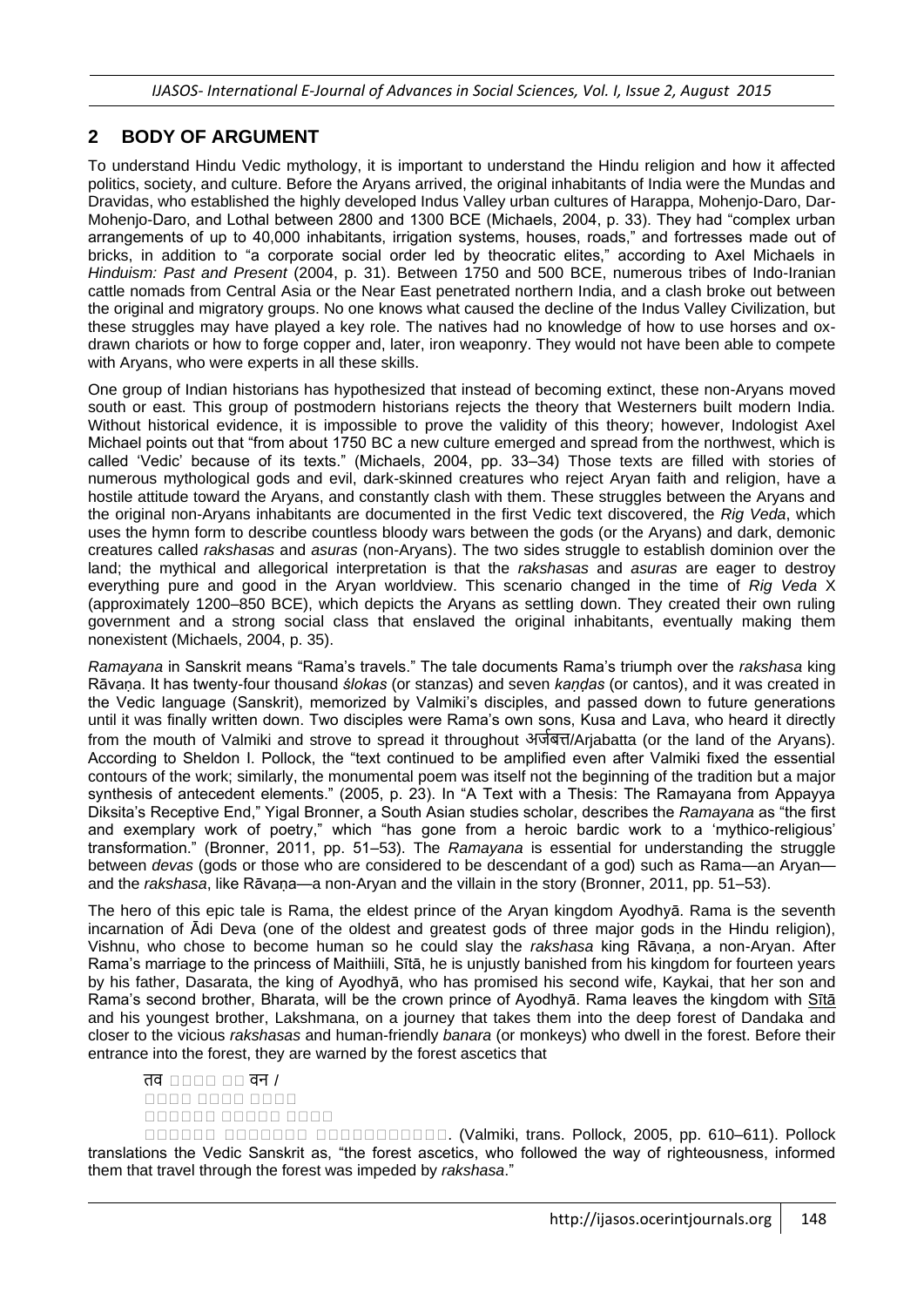In the forest, [Sītā](http://en.wikipedia.org/wiki/Sita) is abducted by [Rāvaṇa,](http://en.wikipedia.org/wiki/Ravana) the great *rakshasa* king of Laṅkā, whose sole reason for abducting [Sītā](http://en.wikipedia.org/wiki/Sita) is to avenge the humiliation of his sister, Surpanakha, at the hand of Lakshmana, who cut off her ears and nose as a punishment for her desperate wish to marry either of the brothers. [Rāvaṇa](http://en.wikipedia.org/wiki/Ravana) keeps [Sītā](http://en.wikipedia.org/wiki/Sita) in the Asoka Grove (meaning "garden"), hoping to woo her as his wife (Valmiki, trans. Tapasyananda, 1983, pp. 75–76). After [Sītā'](http://en.wikipedia.org/wiki/Sita)s abduction Rama and Lakshmana go to Laṅkā and, aided by Sugriba, the *banara* king in Kiskhinda, and his armies, fight a bloody war with the *rakshasas.* Finally, Rama is successful to free Sītā, and destroys almost every able-bodied *rakshasa* in the kingdom of [Laṅkā,](http://en.wikipedia.org/wiki/Lanka) including its king, [Rāvaṇa;](http://en.wikipedia.org/wiki/Ravana) [Rāvaṇa'](http://en.wikipedia.org/wiki/Ravana)s brother Kumbhakarna; and his son, Indrajit. Even though Hindu mythology portrays the *rakshasas* as cannibals, surprisingly, they did not try to eat her while she was a captive in Laṅkā. This kind of contradiction is common throughout the tale.

According to the Vedic text *Srimad Bhagavatam*, [Rāvaṇa](http://en.wikipedia.org/wiki/Ravana) was not evil; he was the gatekeeper of Vaikuntha (the spiritual realm where there is no suffering) and was cursed to be born in the material world (Prime, 1997, p. 8). When [Rāvaṇa](http://en.wikipedia.org/wiki/Ravana) became the king of Laṅkā, he convinced Lord Brahma to make him immortal, except that he could be killed only by the hand of a human since he never believed that a human would possess the power to kill him. He spent his life feuding with the gods and other Aryan kings. Many battles took place between gods and *rakshasas* and *asuras* over the control of heaven, and in most cases, the gods won by slaying their vicious-looking opponents. According to another Hindu Vedic scripture, *Purana*, the *asuras* were the sons of Diti and Danu (for that reason sometimes they are called Danaba, meaning demon). They were the main opponents of Adityas (pronounced *A-daiteya),* or gods, who have been in battle with each other since birth (Hopkins, 1915, p. 46). Many of these battles are documented in *Shiva Purana*. One of the most famous and frequently told tales in Hindu mythology is that of the battle between Mahishasura, the *asura*  king and son of Ramba (who was also a *rakshasa*) and Durga, the *adhi shakti* (the most powerful goddess).

As this tale goes, Mahishasura was brutal and enjoyed terrorizing Aryans on earth and the gods in heaven. One day, he finally conquered heaven, and the frightened gods were forced to flee. The Trideva (or three supreme gods)—Brahma, Vishnu, and Shiva—created Durga, and each of the gods gave her a divine weapons so she could slay Mahishasura and free heaven. The casualties of the bloody battle between Durga and Mahishasura included his entire army of *asuras* and his chief lieutenants, Chikshur, Chamar, Asiloma, Vidalaksha, Durdhara, Durmukha, and Mahahanu. Every one of them was viciously slain by Durga, who with immense strength beheaded Mahishasura too. These tales were created to demonstrate the strength and cruelty of the gods and goddesses so that others would fear Aryan power. The same attitude is documented in the *Ramayana* when Tataka, the man-eating, ugly, and deformed demon, is slain by Rama; he first cuts off her nose and ears and finally kills her by penetrating her heart with a sharp arrow (Prime, 1997, p. 25). This kind of remorseless killing can only be explained if we look at Tataka as a member of a non-Aryan clan associated with cannibalism that lived mostly on the southern seacoast or deep in the forest. According to Dr. S. N. Vyas, "traces of this race of cannibals are still to be found in the Andamans, Borneo, Sunda, and other islands in the Indian Ocean." (Vyas, 1967, pp. 27–28).

*Rakshasas* and *asuras* may have dark complexions, but not all of them are ugly. To prove this view is not that difficult because in the Sundara Kandam of the *Ramayana*, Hanuman describes the *rakshasa* women as "beautiful," "moon-faced," "radiant," and "lotus-eyed." (Valmiki, trans. Tapasyananda, 1983, pp. 56–57). He perceives Mandodari, Rāvaṇa's wife, as an attractive and beautiful woman. Searching for Sītā in the palaces of Laṅkā, he mistakes Mandodari for Sītā because he has never seen Sītā. This last example demonstrates that *rakshasas* are human; otherwise, Hanuman would not mistake her for Sītā. Another example of a racially and culturally based fabrication can be seen in the description of Rāvana, who has ten heads and twenty hands. When Hanuman describes a sleeping Rāvana, he describes him as having two arms and one head with a big mouth, which shows that these mythological creatures are humans who because of poetic fabrication, are seen as vicious and deformed (Valmiki, trans. Tapasyananda, 1983, p. 32). Also, it is possible that traditional Aryan myths describe someone as having ten hands because adding hands shows the greatness of that warrior on the battlefield, not that he or she is a *rakshasa*. The Aryan goddess Durga also has ten hands, and she is considered to be the greatest warrior in Hindu mythology. According to Robert Goldman, the *Ramayana* sheds light on Hindu-Brahminical "social, ethical, moral, and political behavior" because it not only elaborates on the core *varnasrama* system but also includes "numerous examples of both powerfully normative and horrifically counter-normative characters and actions . . ." (Goldman, 2011, p. 70).

Tellingly, even though Rāvana is portrayed as a savage, angry, and impatient anti-hero, many in southern India still worship him*.* The author of *Ramayana: A Journey,* Ranchor Prime, mentions that after slaying the rakshasa king, Rama himself praises Rāvana for his "courageous character and [for] being a gifted" warrior "who deserved to be buried with reverence (Prime, 1997, p. 71). Why, then, did Valmiki portray Rāvaṇa as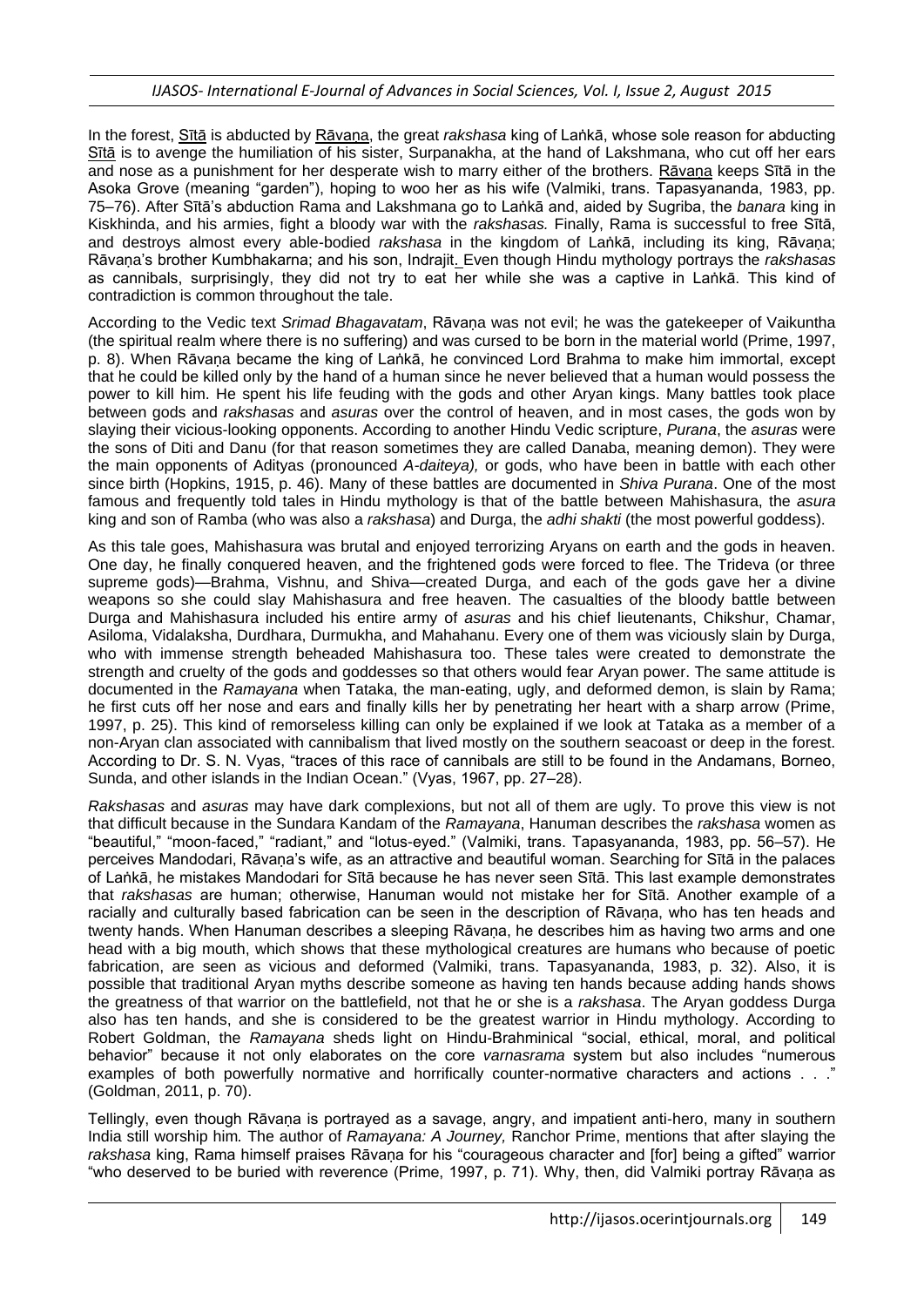remorseless and immoral, a gigantic, vicious-looking *rakshasa* king with ten heads who has an immense appetite for sexual pleasure, is loved by many disgusting and deformed women, and would not hesitate to steal someone else's wife to avenge his own sister's unjust punishment? The answer is simple. It was to demonstrate the struggle between two races, and the winners became the gods and the defeated ones became *rakshasas*.

Many paradoxes exist in the *Ramayana* and other Hindu myths, but one element remains constant: the physical appearances of both groups. The *devas* are fair and sometimes have a golden aura (as Sītā was described by Valmiki), with blue eyes and excellent proportions (Valmiki, trans. Tapasyananda, 1983, p. 79). The *rakshasas* and *asuras* conversely have dark bodies, red eyes, and long black hair. They are sometimes deformed, often harmful, and cannibalistic: "a nocturnal power, a demon of darkness, and therefore evil," wrote E. Washburn Hopkins in his book *Epic Mythology* (Hopkins, 1915, p. 38).

Yet Hopkins shows that the dissimilarity of physical appearances lessened over time. The *rakshasas* who appear in the *Mahabharata* (written earlier than the *Ramayana*) are described as more horrific than those in the *Ramayana*. In the *Mahabharata*, marriage between Aryans and *rakshasas* is common, but not at all common in the *Ramayana*. In the *Mahabharata*, the ogre Hidimba marries the Pandava prince Bhima and bears a half-ogre and half-human son, Ghototkaca; according to the *Manvantara*, all *rakshasas* are sons of Pulastya, the fourth son of Brahma and one of the greatest sages and *Saptarishi*.

When the Aryans first arrived in India, they had to marry a few non-Aryan or *rakshasas* and *asuras* women and have families. After the conquest of the northern part of India, however, when they fully settled down, they felt the need to structure their society. They divided into four classes called *chaturvarna* that are based on the work they provided. According to *chaturvarna*, society comprises four classes, the Brahmins, Kshatriyas, Vaishyas, and Shudras, based on the work each did. The Brahmins were the scholars, teachers, and priests. The [Kshatriyas](http://en.wikipedia.org/wiki/Kshatriya) were the protectors, and they were the kings, governors, warriors, and soldiers. The [Vaishyas](http://en.wikipedia.org/wiki/Vaishya) were mostly merchants, farmers, and businessmen, and the [Shudras,](http://en.wikipedia.org/wiki/Shudra) the lowest class, were laborers and service providers.

Nevertheless, none of the classes contained the non-Aryans or *rakshasas* and *asuras,* which could only mean that they were outcasts and not considered part of Aryan society. They were simply the others. These aboriginal races of India were subsequently transformed into evil or good beings depending on whether or not they allied with the Aryans (Vaidya, 1906, p. 140). For instance, not only did Vibhisana, Rāvaṇa's youngest brother, become Rama's ally, helping him kill Rāvaṇa, but after the death of Rāvaṇa, Rama spared his life and made him king of Laṅkā.

A few major elements of the *Ramayana* bear discussion. One is the spoken language. The early Sanskrit language was divided into three dialects: *vanara, manusi*, and *devijati*. The educated elite Aryans used the *manusi* dialect, the Brahmins used the *devijati* dialect, and those who were the commoners or non-Aryans used *vanara,* the corrupt Deccanese (or southern Indian) form of Sanskrit. The first time Hanuman (the *Banara* lieutenant and faithful servant of Rama) meets Sītā in Laṅkā, he cannot decide which form of Sanskrit to speak because he does not want her to think he is a *rakshasa*, who would be skilled at disguise. When Hanuman speaks, he chooses *manusi*, and Sītā feels comfortable talking to him (Valmiki, trans. Mudholkar, 1920, p. 677, verse 20). Sītā would not be understood if Hanuman spoke *vanara*. Second is the role of women. Even in the context of severe punishments, disfiguring a woman's face is cruel, yet Lakshmana disfigured Surpanaka and never felt remorse. When Rama mutilated and killed Tatakare, he was praised by others. One can argue that it is because Surpanakha and Tataka both overstepped their roles as dark-skin and as women. Tataka was a non-Aryan warrior and monstrous, so she violated her role by attacking Rama, and Surpanaka also violated her role as a woman by asking Lakshmana to marry her. They were both punished. Surprisingly, however, no one questions Durga's behavior. Although she was a woman, she killed men with impunity because she was an Aryan and allowed to kill non-Aryan men because they were nothing but evil *asuras.*

Why did Hindu mythology portray non-Aryans as evil *rakshasas* and *asuras* and give them animal characteristics and tendencies? The answer lies again in the *Ramayana*, which shows that Rāvaṇa's *rakshasa* army is composed of many men who wear masks of tigers, camels, stags, and other animals, provoking fear and concealing their identity. These masked faces with fearsome features may have inspired the tales of ferocious night creatures, demons who terrorized the Aryan sages or noble Brahmins. For instance, when the sage Visvamitra tries to carry out a sacrifice, Marica and Subahu, two *asuras*, throw blood onto the altar to ruin the whole performance. On many occasions, Rāvana obstructs religious ceremonies by creating terror or taking away the animals that are about to be sacrificed. Based on these confrontations between the Aryans and the *rakshasas* or *asuras,* two things could be deduced. First, the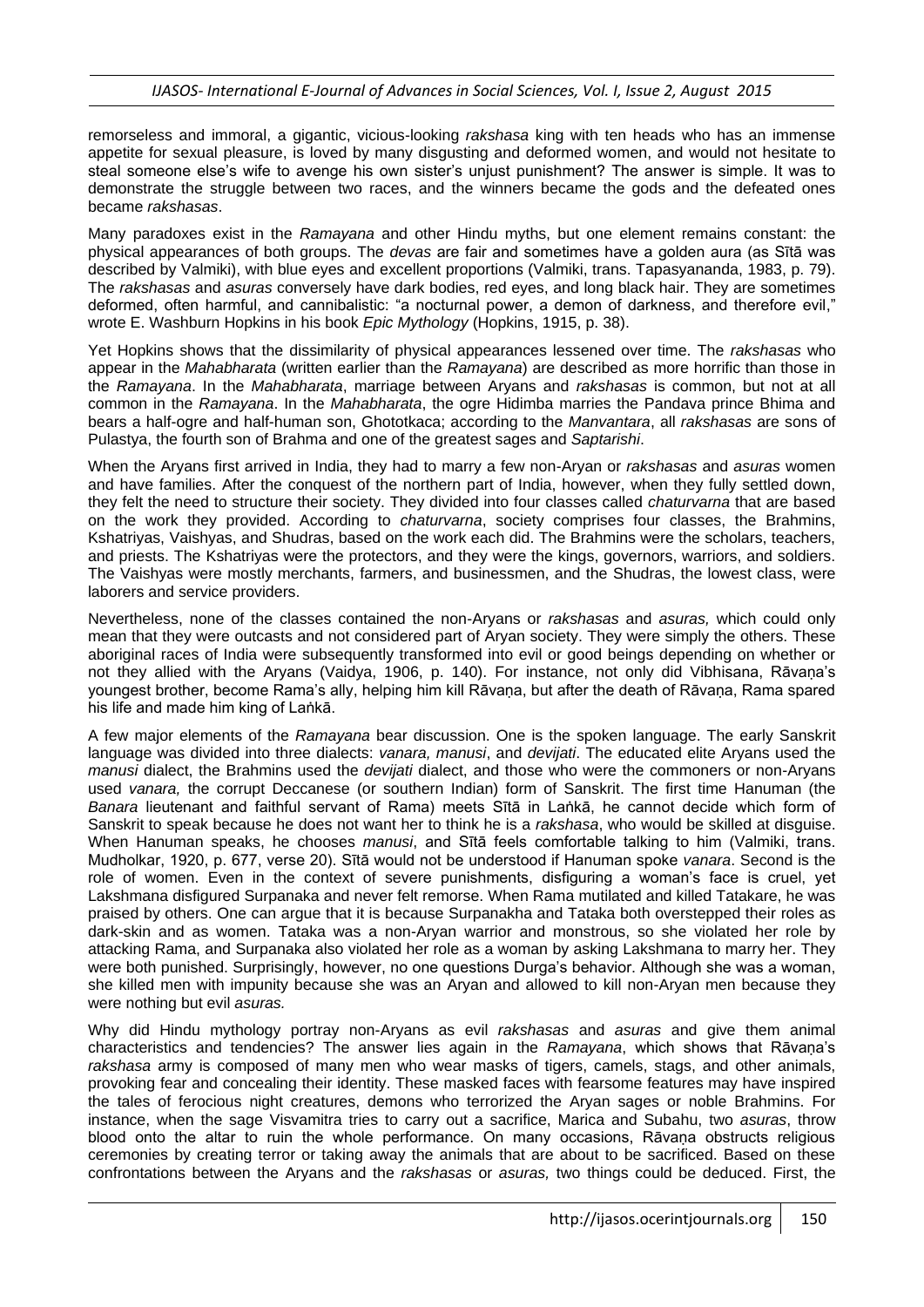presence of *rakshasas* or *asuras* at the altar was considered unholy and was prevented at any cost. Second, these two races had separate religious faiths. According to historians, the non-Aryans created idols, unlike the Aryans, who prayed around the fire and did not create idols.

In a historical context, the *Ramayana* represents the sociopolitical and sociocultural structure of ancient India quite well. Even though Valmiki wanted to portray the Aryan civilization of the northern part of India, he also shed light on the non-Aryan races through his elaborate description of Rāvaṇa and his city in Laṅkā and the monkey king, Bali, and his city in Kiskindha. In *India in the Ramayana Age*, Dr. S. N. Vyas proves that the actual ancient Indian kingdoms of Andra, Pundra, Cola, Pandya, and Kerala were mentioned by Valmiki in the *Ramayana* (Vyas, 1967, p. 30). He argues that the Aryans "attempted to push to the south of India into the dense jungles of the *rakshasas'* sphere and bring them under their sway." (Vyas, 1967, p. 30). A formidable obstacle was the Vindhya mountain range; in the time of *Ramayana*, the sage Agastya first crossed and established an *ashram* at Dandakaranya on the northern banks of the Godavari River in southern India. Many Aryan sages also followed Agastya, which created tension that most of the time resulted in battle. In the south, the *rakshasa* tried to push the Aryans back north by creating havoc. Dr. Vyas correctly indicates that "politically, the *Ramayana* bears the first well-documented account of *rakshasas* and Aryans pitted against each other in vigorous opposition." (Vyas, 1967, p. 30). It can be said that the battle between Rāvaṇa and Rama is the last stand of the *rakshasas* because after the war was won, there is no documentation of any other war between these two groups.

# **3 CONCLUSION**

Who were these *rakshasas* and *asuras*? Indian history scholars have conflicting theories. Some believe that *rakshasas* and *asuras* were a subgroup of Aryans who went south and settled there, becoming detached from those who lived in the north. Some believe these people could not hold their positions in the Aryan Brahminical social order and thus were cast out and portrayed as *rakshasas* and *asuras*. This theory is supported in Vedic texts because most of the *rakshasas* and *asuras* were the descendants of either an Aryan sage or a god. On the opposite side of the argument are scholars who believe that the *rakshasas* and *asuras* were non-Aryan Dravidians and the earliest inhabitants of South India and Ceylon. These non-Aryan dwellers lived in the forest regions of Deccan or moved farther south and established their own kingdom and had their own culture, religion, and social order. Aryan territorial expansion pushed them to the eastern peninsula, Indonesia, Oceania, and Malaysia. This theory has been supported by Dr. John Fraser and Tony Ballantyne. In his book *Orientalism and Race,* Ballantyne argues that the Maori tribe in New Zealand is descended from these non-Aryans who left India in search of a better place (Ballantyne, 2002, pp. 56–82). In either case, the role of Hindu mythology is enormous because it holds the key to the cultural and social structure of ancient India.

# **ACKNOWLEDGMENT**

I am most thankful to Dr. Patricia Evridge Hill for going over this paper, giving suggestions and proof reading it.

# **REFERENCE LIST**

Ballantyne, Tony. (2002). *Orientalism and Race.* New York: Palgrave.

- Bronner, Yigal. (2011). "A Text with a Thesis: The Ramayana from Appayya Diksita's Receptive End." In *South Asian Texts in History: Critical Engagements with Sheldon Pollock*, edited by Yigal Bronner, Whitney Cox, and Lawrence McCrea. Ann Arbor: Association for Asian Studies, Inc.
- Goldman, Robert. (2011). "Expert Nation: An Epic of Antiquity in the World of Modernity." In *South Asian Texts in History: Critical Engagements with Sheldon Pollock*, edited by Yigal Bronner, Whitney Cox, and Lawrence McCrea. Ann Arbor: Association for Asian Studies, Inc.
- Hopkins, Washburn E. (1915). *Epic Mythology*. Strassburg: Verlag Von Karl J. Trubner.
- Michaels, Axel. (2004). *Hinduism: Past and Present*. Princeton, NJ: Princeton University Press.
- Prime, Ranchor. (1997). *Ramayana: A Journey*. London: Collins and Brown Ltd.
- Vaidya, C. V. (1906). *The Riddle of the Ramayana*. Bombay.
- Valmiki. (2005). *Ramayana*: *Ayodhya*. New York: New York University Press, JJC Foundation, 2005.
- Valmiki. (1920). *Ramayana*. Bombay: Gujarati Press.